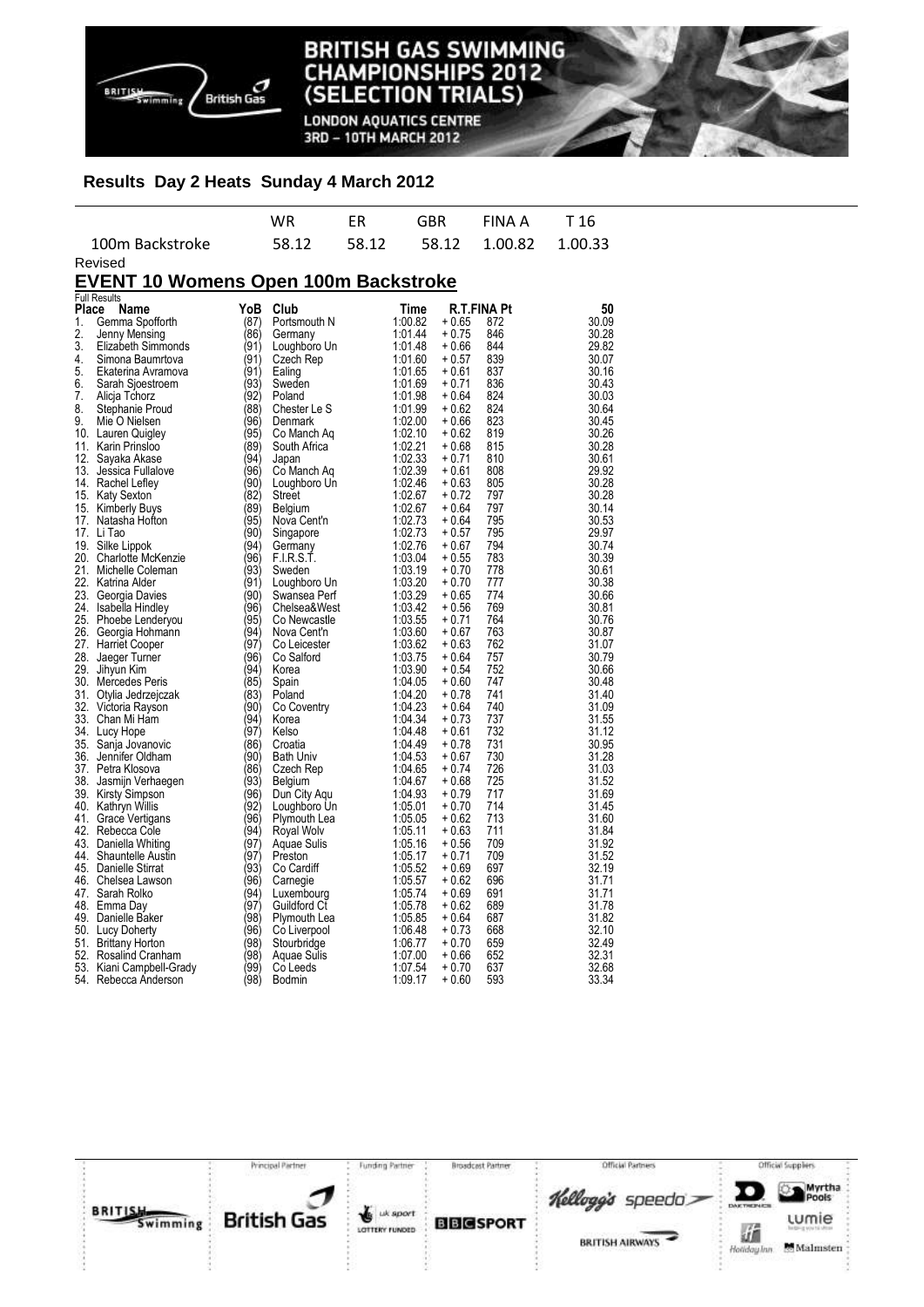

**LONDON AQUATICS CENTRE** 3RD - 10TH MARCH 2012

#### **Results Day 2 Heats Sunday 4 March 2012**

|                | WR. | <b>EUR</b> | GBR FINAIA T16                              |  |
|----------------|-----|------------|---------------------------------------------|--|
| 200m Freestyle |     |            | 1.42.00  1.42.00  1.45.99  1.47.82  1.47.37 |  |

# **EVENT 11 Mens Open 200m Freestyle**

|              | <b>Full Results</b>      |      |                  |         |         |             |       |       |         |
|--------------|--------------------------|------|------------------|---------|---------|-------------|-------|-------|---------|
| <b>Place</b> | Name                     | YoB  | Club             | Time    |         | R.T.FINA Pt | 50    | 100   | 150     |
| 1.           | Yanmick Agnel            | (92) | France           | 1:46.73 | + 0.66  | 872         | 24.57 | 51.62 | 1:19.12 |
| 2.           | Robert Bale              | (90) | Camforth         | 1:48.41 | $+0.67$ | 832         | 25.00 | 52.51 | 1:20.60 |
|              |                          |      |                  |         |         |             |       |       |         |
| 3.           | Paul Biedermann          | (86) | Germany          | 1:48.72 | $+0.71$ | 825         | 25.72 | 53.27 | 1:21.30 |
| 4.           | <b>Clement Lefert</b>    | (87) | France           | 1:48.76 | + 0.61  | 824         | 25.19 | 52.24 | 1:20.16 |
| 5.           | leuan Lloyd              | (93) | Co Cardiff       | 1:49.11 | $+0.74$ | 816         | 25.02 | 52.70 | 1:21.24 |
| 6.           | <b>Robert Renwick</b>    | (88) | Co Glasgow       | 1:49.12 | + 0.66  | 816         | 25.61 | 53.15 | 1:21.20 |
| 7.           | Ross Davenport           | (84) | Loughboro Un     | 1:49.39 | + 0.64  | 810         | 25.25 | 52.53 | 1:20.71 |
| 8.           |                          | (87) |                  | 1:49.44 | $+0.68$ | 809         | 25.70 | 53.51 | 1:21.27 |
|              | Tiago Venancio           |      | Portugal         |         |         |             |       |       |         |
| 8.           | David Carry              | (81) | Stockport Mo     | 1:49.44 | + 0.66  | 809         | 25.59 | 53.27 | 1:21.50 |
| 10.          | Jak Scott                | (91) | StirlingSwim     | 1:49.63 | + 0.64  | 805         | 25.45 | 53.24 | 1:21.20 |
| 11.          | Markus Deibler           | (90) | Germany          | 1:49.67 | + 0.71  | 804         | 25.58 | 53.09 | 1:20.96 |
| 12.          | Velimir Stjepanovic      | (93) | Serbia           | 1:49.74 | $+0.64$ | 802         | 25.21 | 52.61 | 1:21.27 |
| 13.          | <b>Thomas Greenfield</b> | (89) | Co Cardiff       | 1:49.86 | + 0.67  | 800         | 25.59 | 53.41 | 1:21.81 |
|              |                          | (92) |                  |         |         |             |       |       |         |
| 14.          | Calum Jarvis             |      | <b>Bath Univ</b> | 1:50.03 | + 0.71  | 796         | 25.29 | 53.31 | 1:21.69 |
| 15.          | <b>Braxston Timm</b>     | (92' | Co Sheffield     | 1:50.14 | $+0.66$ | 794         | 25.77 | 54.12 | 1:22.30 |
| 16.          | Peng Wu                  | (87' | China            | 1:50.16 | $+0.67$ | 793         | 25.87 | 54.13 | 1:22.68 |
| 17.          | James Guy                | (95) | Millfield        | 1:50.20 | $+0.69$ | 792         | 26.18 | 53.97 | 1:22.31 |
| 18.          | Steffen Deibler          | (87) | Germany          | 1:50.34 | + 0.64  | 789         | 25.97 | 54.44 | 1:22.84 |
| 19.          | Alfie Howes              | (92' | Co Cardiff       | 1:50.57 | $+0.77$ | 785         | 26.12 | 54.19 | 1:22.33 |
|              |                          |      |                  |         |         |             |       |       |         |
|              | 20. Jonathan Hill        | (92) | Plymouth Lea     | 1:50.86 | + 0.70  | 778         | 24.94 | 52.90 | 1:21.60 |
|              | 21. Leith Shankland      | (91) | South Africa     | 1:50.96 | + 0.67  | 776         | 25.25 | 53.60 | 1:22.09 |
|              | 22. Lewis Coleman        | (92) | Co Sheffield     | 1:50.97 | + 0.72  | 776         | 25.54 | 53.68 | 1:22.19 |
|              | 23. Yuki Kobori          | (93) | Japan            | 1:51.06 | $+0.63$ | 774         | 25.65 | 54.00 | 1:22.95 |
| 24.          | Steven Beckerleg         | (89) | Plymouth Lea     | 1:51.08 | + 0.75  | 774         | 25.70 | 53.98 | 1:22.54 |
| 25.          |                          | (91) |                  | 1:51.10 | $+0.73$ | 773         | 25.84 | 54.18 | 1:22.68 |
|              | Joshua Walsh             |      | Blackburn        |         |         |             |       |       |         |
| 26.          | Stephen Milne            | (94) | Perth City       | 1:51.43 | + 0.72  | 766         | 25.85 | 53.98 | 1:22.61 |
| 27.          | <b>Thomas Moss</b>       | (94) | Stockport Mo     | 1:51.50 | + 0.70  | 765         | 26.48 | 54.62 | 1:23.17 |
| 28.          | <b>Martin Verner</b>     | (80) | Czech Rep        | 1:51.54 | + 0.65  | 764         | 25.70 | 54.61 | 1:23.95 |
| 29.          | <b>Gareth Mills</b>      | (93) | Co Leeds         | 1:51.55 | $+0.74$ | 764         | 26.30 | 54.59 | 1:22.97 |
| 30.          | Mingjian Zheng           | (91) | China            | 1:51.61 | $+0.73$ | 763         | 26.90 | 55.72 | 1:24.75 |
| 30.          | Daniel Coombs            | (88) | Stockport Mo     | 1:51.61 | $+0.71$ | 763         | 26.59 | 54.66 | 1:23.18 |
|              |                          |      |                  |         |         |             |       |       |         |
| 32.          | Nimrod Shapira Bar-Or    | (89) | Israel           | 1:51.83 | + 0.70  | 758         | 25.97 | 53.81 | 1:22.65 |
| 33.          | Alex Dunk                | (95) | Prescot          | 1:51.90 | $+0.70$ | 757         | 25.83 | 54.35 | 1:23.40 |
| 34.          | Joseph Patching          | (94) | Plymouth Lea     | 1:52.19 | + 0.65  | 751         | 25.98 | 54.65 | 1:23.69 |
|              | 35. Ross Douglas         | (89) | Swansea Perf     | 1:52.25 | $+0.72$ | 750         | 26.53 | 54.84 | 1:23.74 |
| 36.          | <b>Pieter Timmers</b>    | (88) | Belgium          | 1:52.31 | $+0.75$ | 749         | 26.12 | 54.83 | 1:23.58 |
| 37.          | Raphael Stacchiotti      | (92' | Luxembourg       | 1:52.41 | + 0.63  | 747         | 26.30 | 55.04 | 1:24.28 |
|              |                          | (93) |                  |         |         |             |       |       | 1:23.02 |
| 38.          | Myles Crouch-Anderson    |      | Northampton      | 1:52.46 | + 0.72  | 746         | 25.82 | 54.05 |         |
|              | 39. Stefan Sorak         | (92) | Serbia           | 1:52.47 | $+0.68$ | 745         | 25.97 | 54.21 | 1:22.72 |
|              | 40. Max Jaben            | (85) | Israel           | 1:52.56 | $+0.85$ | 744         | 25.74 | 53.32 | 1:22.13 |
| 40.          | Kai Wai David Wong       | (89) | Hong Kong        | 1:52.56 | $+0.68$ | 744         | 25.77 | 54.50 | 1:23.84 |
| 42.          | Arthur Mendes Filho      | (93) | Brazil           | 1:52.60 | $+0.64$ | 743         | 26.40 | 55.20 | 1:24.43 |
| 42.          | Joonmo Bae               | (89) | Korea            | 1:52.60 | $+0.66$ | 743         | 26.13 | 54.69 | 1:23.64 |
|              |                          | (91) |                  |         | $+0.63$ | 739         | 26.58 | 55.43 | 1:24.09 |
| 44.          | Dieter Dekoninck         |      | Belgium          | 1:52.79 |         |             |       |       |         |
| 45.          | Caleb Hughes             | (95) | Hatfield         | 1:52.88 | $+0.77$ | 737         | 26.20 | 54.38 | 1:24.01 |
| 46.          | Thomas Barton            | (94) | Co Liverpool     | 1:53.09 | + 0.67  | 733         | 26.29 | 55.11 | 1:24.03 |
| 47.          | Michael Gunning          | (94) | Beckenham        | 1:53.18 | $+0.71$ | 731         | 26.04 | 53.82 | 1:23.08 |
|              | 48. Bradley Lynch        | (96) | Co Birm'ham      | 1:53.40 | + 0.66  | 727         | 26.70 | 55.78 | 1:24.44 |
|              | 49. Ondrej Cermak        | (87) | Czech Rep        | 1:53.59 | $+0.76$ | 724         | 25.99 | 55.05 | 1:24.28 |
|              |                          |      |                  |         |         |             |       |       |         |
| 49.          | Sean Leahy               | (90) | Hatfield         | 1:53.59 | $+1.18$ | 724         | 25.74 | 54.06 | 1:23.47 |
| 51.          | Xavier Mohammed          | (90) | Co Cardiff       | 1:53.64 | $+0.64$ | 723         | 26.38 | 54.95 | 1:24.61 |
|              | 52. Zhengchao Ye         | (95) | China            | 1:53.79 | + 0.69  | 720         | 26.93 | 55.77 | 1:24.95 |
| 53.          | Sebastien Rouault        | (86) | France           | 1:53.91 | $+0.69$ | 717         | 26.06 | 54.56 | 1:24.39 |
| 54.          | <b>Matthew Parks</b>     | (93) | Co Manch Aq      | 1:53.94 | + 0.64  | 717         | 26.01 | 54.25 | 1:23.64 |
| 55.          | Jeongsoo Jeong           | (95) | Korea            | 1:53.97 | $+0.71$ | 716         | 26.05 | 54.15 | 1:23.55 |
| 56.          | Michael Flach            | (91) | <b>USA</b>       | 1:54.45 | $+0.61$ | 707         | 26.00 | 54.51 | 1:24.35 |
|              |                          |      |                  |         |         |             |       |       |         |
| 57.          | Junehyuck Yang           | (94) | Korea            | 1:55.15 | + 0.59  | 695         | 26.54 | 55.59 | 1:25.77 |
|              | 58. Byumgyu Kim          | (94) | Korea            | 1:55.44 | $+0.84$ | 689         | 26.44 | 55.99 | 1:26.02 |
|              | 59. Jan Sefl             | (90) | Czech Rep        | 1:55.53 | + 0.69  | 688         | 27.00 | 56.32 | 1:25.87 |

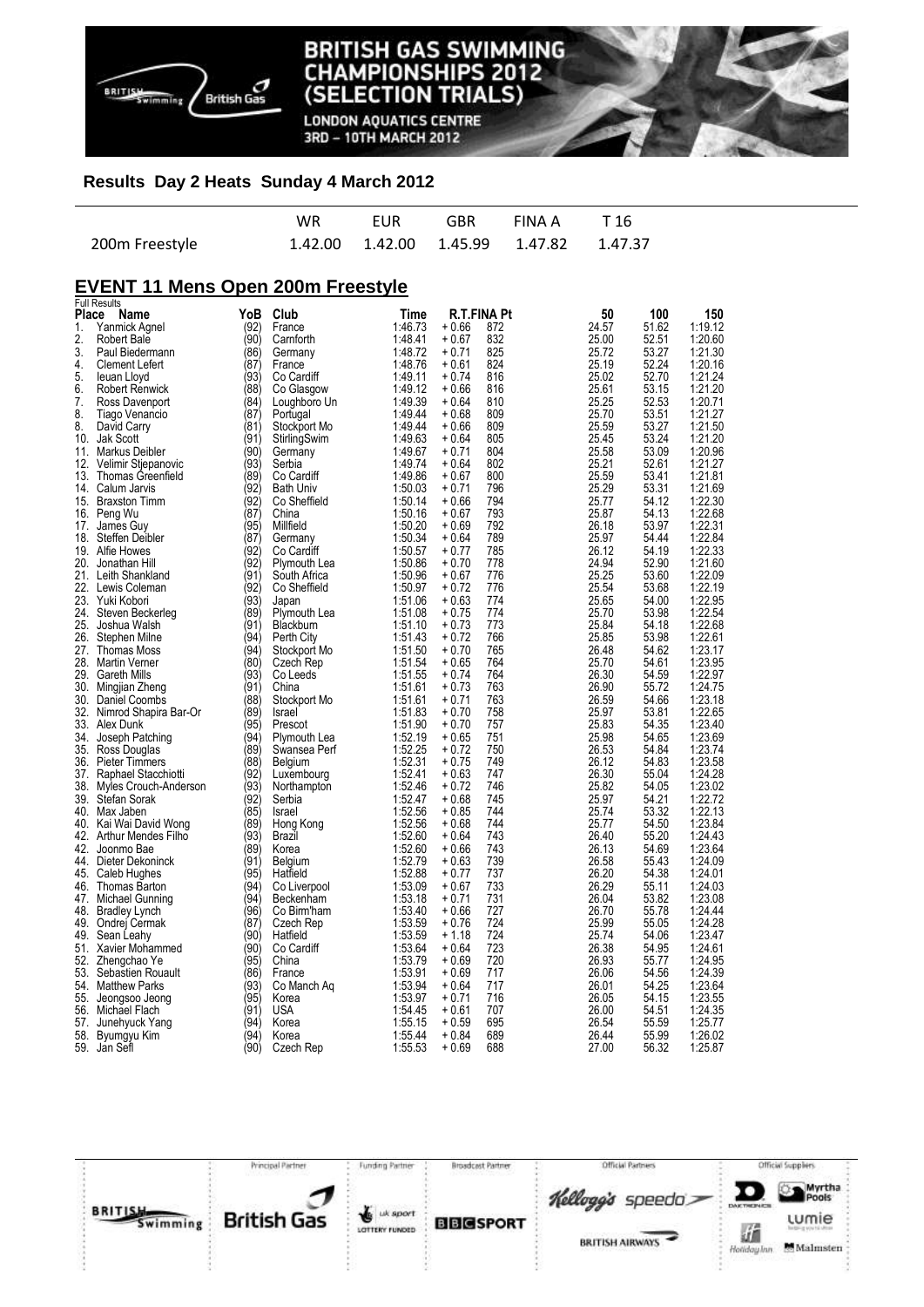

**LONDON AQUATICS CENTRE** 3RD - 10TH MARCH 2012

## **Results Day 2 Heats Su nday 4 March 2012**

# **EVENT 11 Mens Open 200m Freestyle**

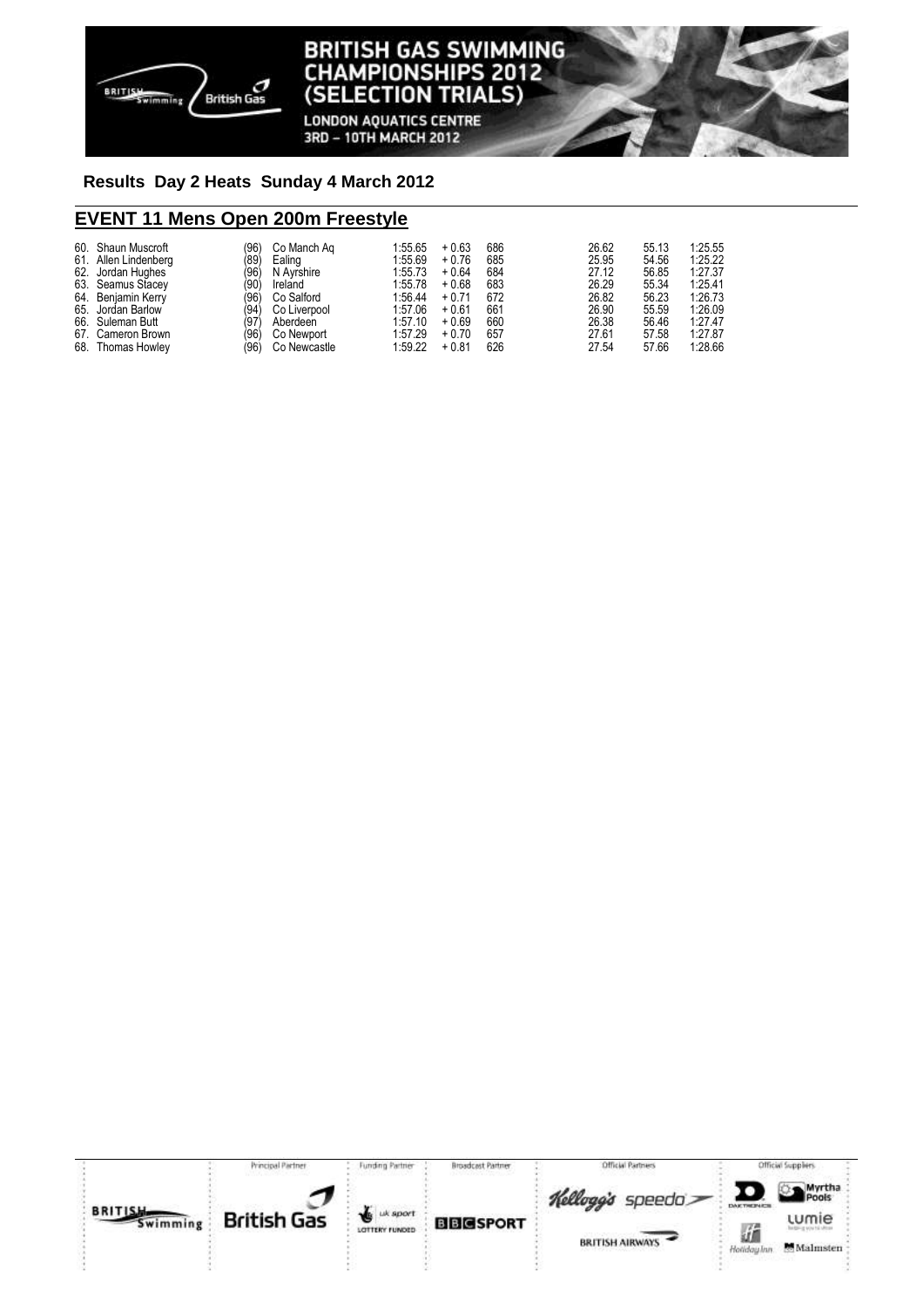

**LONDON AQUATICS CENTRE** 3RD - 10TH MARCH 2012

### **Results Day 2 Heats Sunday 4 March 2012**

| WR. | FR <b>FR</b> | GBR FINAIA T16 |  |
|-----|--------------|----------------|--|
|     |              |                |  |

# **EVENT 12 Womens Open 100m Breaststroke**

|       | <b>Full Results</b>        |      |                  |                    |             |     |       |
|-------|----------------------------|------|------------------|--------------------|-------------|-----|-------|
| Place | Name                       | YoB  | Club             | Time               | R.T.FINA Pt |     | 50    |
| 1.    | Jennie Johansson           | (88) | Sweden           | 1:07.10            | $+0.78$     | 886 | 31.99 |
| 2.    | Ruta Meilutyte             | (97) | Plymouth Lea     | 1:08.13            | $+0.59$     | 846 | 31.57 |
| 3.    | Hyejin Kim                 | (94) | Korea            | 1:08.80            | $+0.70$     | 822 | 32.33 |
| 4.    | Kate Haywood               | (87) | Loughboro Un     | 1:08.83            | $+0.79$     | 820 | 32.04 |
| 5.    | Caroline Ruhnau            | (84) | Germany          | 1:09.01            | $+0.72$     | 814 | 32.48 |
| 6.    | Siobhan-Marie O'Connor     | (95) | Bath Univ        | 1:09.15            | $+0.73$     | 809 | 32.55 |
| 7.    | Kanako Watanabe            | (96) | Japan            | 1:09.16            | $+0.76$     | 809 | 32.98 |
| 8.    | Sophie Allen               | (92) | Stockport Mo     | 1:09.36            | $+0.69$     | 802 | 32.74 |
| 9.    | Kerry Buchan               | (87) | Edinburgh Un     | 1:09.42            | $+0.77$     | 800 | 32.72 |
|       | 10. Stacey Tadd            | (89) | <b>Bath Univ</b> | 1:09.46            | $+0.81$     | 798 | 32.93 |
| 11.   | Sycerika McMahon           | (95) | Ireland          | 1:09.57            | $+0.68$     | 795 | 32.52 |
|       | 12. Keiko Fukudome         | (93) | Japan            | 1:09.67            | $+0.74$     | 791 | 33.63 |
| 13.   | Suyeon Back                | (91) | Korea            | 1:09.70            | $+0.82$     | 790 | 33.10 |
|       | 14. Joline Hoestman        | (88) | Sweden           | 1:09.88            | $+0.65$     | 784 | 32.93 |
|       | 15. Corrie Scott           | (93) | Edinburgh Un     | 1:09.99            | $+0.70$     | 780 | 32.51 |
|       | 16. Kim Janssens           | (91) | Belgium          | 1:10.20            | $+0.66$     | 773 | 32.99 |
| 17.   | Sophie Taylor              | (96) | Co Leeds         | 1:10.31            | $+0.73$     | 770 | 33.24 |
|       |                            | (91) | Korea            | 1:10.39            | $+0.77$     | 767 | 33.40 |
|       | 18. Darae Jeong            | (92) |                  |                    |             |     |       |
|       | 19. Fanny Lecluyse         |      | Belgium          | 1:10.41            | $+0.76$     | 766 | 33.13 |
|       | 20. Petra Chocova          | (86) | Czech Rep        | 1:10.43            | $+0.66$     | 766 | 33.56 |
|       | 21. Georgina Evans         | (96) | Co Liverpool     | 1:10.67            | $+0.79$     | 758 | 33.28 |
|       | 22. Philippa Cochran       | (94) | Millfield        | 1:10.95            | $+0.70$     | 749 | 32.79 |
|       | 23. Emily Jones            | (95) | Garioch          | 1:11.20            | $+0.71$     | 741 | 33.14 |
| 24.   | Sara Lougher               | (94) | Bridgend Cty     | 1:11.25            | $+0.69$     | 740 | 33.51 |
| 25.   | Kathryn Johnstone          | (90) | Edinburgh Un     | 1:11.26            | $+0.71$     | 739 | 32.68 |
|       | 26. Rachel Ritchie         | (96) | Camforth         | 1:11.39            | $+0.73$     | 735 | 33.37 |
|       | 27. Carmella Kitching      | (94) | Ortus Lon        | 1:11.48            | $+0.71$     | 733 | 33.27 |
|       | 28. Rachael Wilson         | (88) | Derwentside      | 1:11.51            | $+0.82$     | 732 | 32.95 |
|       | 29. Jiwon Yang             | (97) | Korea            | 1:11.53            | $+0.70$     | 731 | 33.76 |
|       | 30. Georgina Heyn          | (84) | Ealing           | 1:11.55            | $+0.78$     | 730 | 33.35 |
| 31.   | Jodie Hawksworth           | (95) | Derventio        | 1:11.56            | $+0.70$     | 730 | 33.53 |
|       | 32. Katie Armitage         | (96) | Watford          | 1:11.59            | + 0.70      | 729 | 33.73 |
|       | 33. Anastasia Christoforou | (90) | Cyprus           | 1:11.67            | $+0.67$     | 727 | 33.10 |
|       | 34. Molly Renshaw          | (96) | Derventio        | 1:11.76            | $+0.69$     | 724 | 34.19 |
|       | 35. Emma Bird              | (91) | Edinburgh Un     | 1:11.97            | $+0.75$     | 718 | 34.02 |
|       | 36. Franko Jonker          | (92) | South Africa     | 1:11.99            | $+0.82$     | 717 | 34.07 |
|       | 37. Lowri Tynan            | (87) | Loughboro Un     | 1:12.07            | $+0.77$     | 715 | 33.22 |
|       | 38. Laura Kinley           | (96) | lo Man           | 1:12.24            | $+0.76$     | 710 | 33.15 |
|       | 38. Francesca Marr         | (93) | Hillingdon       | 1:12.24            | $+0.65$     | 710 | 33.41 |
|       | 40. Nadja Higl             | (87) | Serbia           | 1:12.25            | $+0.81$     | 709 | 34.40 |
|       | 41. Sarah Vasey            | (96) | Derventio        | 1:12.30            | $+0.65$     | 708 | 33.41 |
|       | 42. Siwen Liu              | (95) | China            | 1:12.35            | $+0.71$     | 706 | 34.09 |
|       | 43. Rachael Solway         | (92) | Loughboro Un     | 1:12.44            | $+0.54$     | 704 | 33.66 |
|       | 44. Andrea Strachan        | (92) | Edinburgh Un     | 1:12.63            | $+0.69$     | 698 | 33.42 |
|       | 45. Rebecca Swales         | (96) | Preston          | 1:13.08            | $+0.69$     | 685 | 34.23 |
|       | 46. Chloe Bean             | (95) | Guildford Ct     | 1:13.23            | $+0.67$     | 681 | 34.39 |
|       | 47. Avril Kiritschenko     | (92) |                  |                    | $+0.72$     | 679 |       |
|       |                            | (97) | Co Leeds         | 1:13.31<br>1:13.33 |             |     | 34.35 |
| 48.   | Rainbow Ip                 |      | Hong Kong        |                    | $+0.80$     | 678 | 34.43 |
|       | 49. Milly Furneaux         | (96) | Dover Life       | 1:13.65            | $+0.74$     | 670 | 34.24 |
|       | 50. Hannah Wardle          | (93) | Co Sheffield     | 1:13.77            | $+0.75$     | 666 | 33.94 |
| 51.   | Jessie Foster              | (98) | Seagulls Swi     | 1:13.86            | $+0.71$     | 664 | 34.78 |
|       | 52. Naomi Vides            | (94) | Poole            | 1:14.05            | $+0.66$     | 659 | 34.66 |
|       | 53. Abbie Wood             | (99) | Derventio        | 1:14.27            | $+0.65$     | 653 | 35.74 |
|       | 54. Amber Brewer           | (96) | Co Bristol       | 1:14.35            | $+0.73$     | 651 | 34.62 |
|       | 55. Bethan Sloan           | (96) | Bridgend Cty     | 1:14.40            | $+0.82$     | 650 | 34.95 |
|       | 56. Katie Matts            | (98) | Co Salford       | 1:14.84            | $+0.73$     | 638 | 34.84 |
| 57.   | Megan Lee                  | (95) | Dover Life       | 1:15.10            | $+0.74$     | 632 | 34.87 |
|       | 58. Emma Cain              | (99) | Guildford Ct     | 1:15.28            | $+0.69$     | 627 | 35.56 |
|       | 59. Megan Morrison         | (98) | Co Leicester     | 1:15.34            | $+0.77$     | 626 | 35.54 |
|       | 60. Victoria Hall          | (98) | Co Newcastle     | 1:15.83            | $+0.68$     | 613 | 35.81 |
| 61.   | Lydia Lavallin             | (98) | TauntonDeane     | 1:17.91            | $+0.82$     | 566 | 35.79 |
|       | 62. Kayley Davidson        | (98) | F.I.R.S.T.       | 1:18.73            | + 0.64      | 548 | 36.51 |
|       | Georgia Huddleston         | (98) | Wrekin Coll      | DQ SA-1L           |             |     |       |

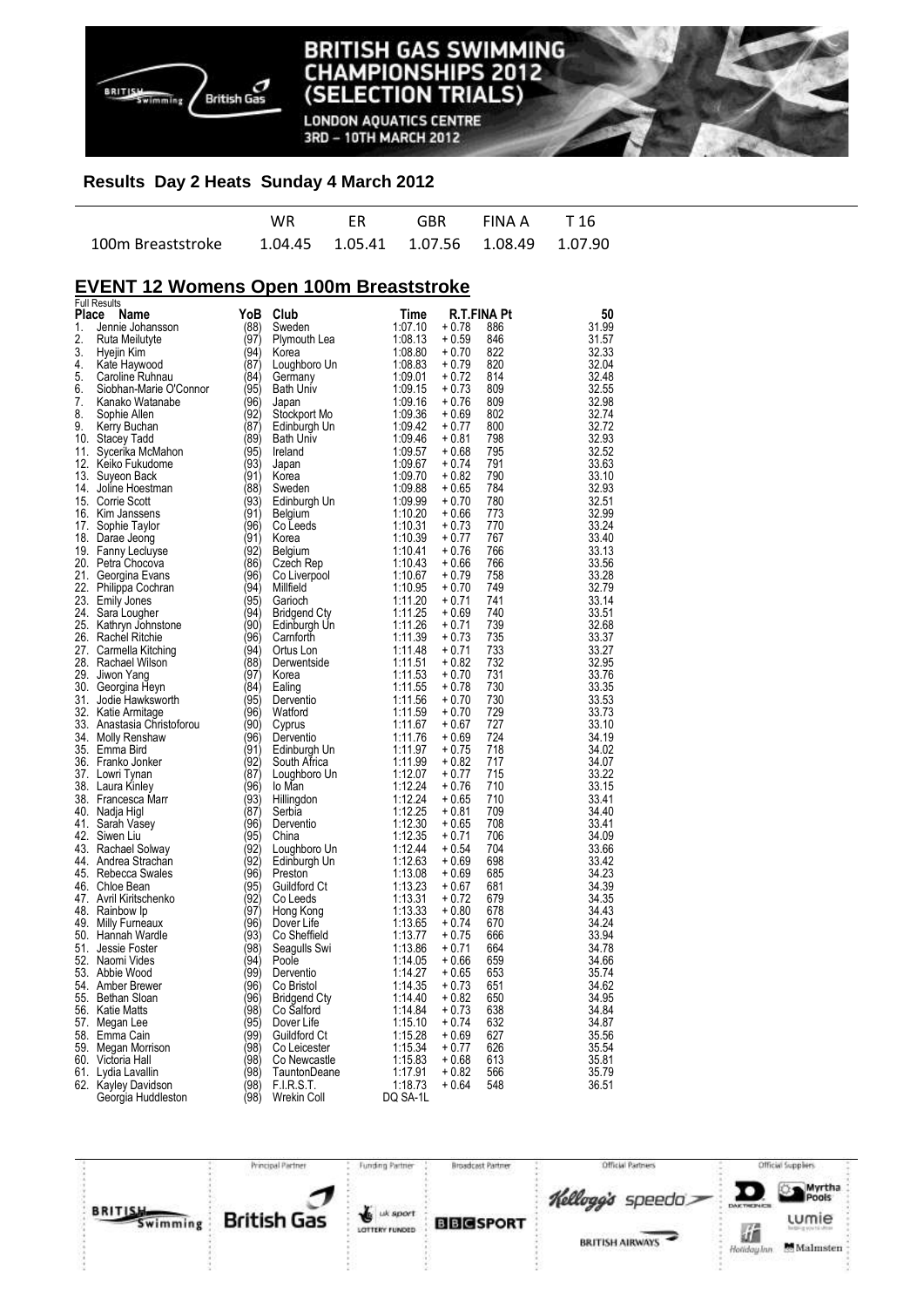

**LONDON AQUATICS CENTRE** 3RD - 10TH MARCH 2012

### **Results Day 2 Heats Sunday 4 March 2012**

|                                                                                                                     |                                                                                                                                                                                                                                                                                                                                                                                                                                                                                                                                                                                                                                                                                                                                                                                                                                                                                                                                                                |                                                                                                                                                                                                                                                                                                                                                             | WR                                                                                                                                                                                                                                                                                                                                                                                                                                                                                                                                                                                                                                                     | EUR                                                                                                                                                                                                                                                                                                                                                                                             | <b>GBR</b>                                                                                                                                                                                                                                                                                                                                                                                                                                                                                              | FINA A                                                                                                                                                                                                                                                                                                    | T 16                                                                                                                                                                                                                                                                                                                                                                                                  |
|---------------------------------------------------------------------------------------------------------------------|----------------------------------------------------------------------------------------------------------------------------------------------------------------------------------------------------------------------------------------------------------------------------------------------------------------------------------------------------------------------------------------------------------------------------------------------------------------------------------------------------------------------------------------------------------------------------------------------------------------------------------------------------------------------------------------------------------------------------------------------------------------------------------------------------------------------------------------------------------------------------------------------------------------------------------------------------------------|-------------------------------------------------------------------------------------------------------------------------------------------------------------------------------------------------------------------------------------------------------------------------------------------------------------------------------------------------------------|--------------------------------------------------------------------------------------------------------------------------------------------------------------------------------------------------------------------------------------------------------------------------------------------------------------------------------------------------------------------------------------------------------------------------------------------------------------------------------------------------------------------------------------------------------------------------------------------------------------------------------------------------------|-------------------------------------------------------------------------------------------------------------------------------------------------------------------------------------------------------------------------------------------------------------------------------------------------------------------------------------------------------------------------------------------------|---------------------------------------------------------------------------------------------------------------------------------------------------------------------------------------------------------------------------------------------------------------------------------------------------------------------------------------------------------------------------------------------------------------------------------------------------------------------------------------------------------|-----------------------------------------------------------------------------------------------------------------------------------------------------------------------------------------------------------------------------------------------------------------------------------------------------------|-------------------------------------------------------------------------------------------------------------------------------------------------------------------------------------------------------------------------------------------------------------------------------------------------------------------------------------------------------------------------------------------------------|
|                                                                                                                     | 100m Backstroke                                                                                                                                                                                                                                                                                                                                                                                                                                                                                                                                                                                                                                                                                                                                                                                                                                                                                                                                                |                                                                                                                                                                                                                                                                                                                                                             | 51.94                                                                                                                                                                                                                                                                                                                                                                                                                                                                                                                                                                                                                                                  | 52.11                                                                                                                                                                                                                                                                                                                                                                                           | 52.73                                                                                                                                                                                                                                                                                                                                                                                                                                                                                                   | 54.40                                                                                                                                                                                                                                                                                                     | 54.08                                                                                                                                                                                                                                                                                                                                                                                                 |
|                                                                                                                     | EVENT 13 Mens Open 100m Backstroke                                                                                                                                                                                                                                                                                                                                                                                                                                                                                                                                                                                                                                                                                                                                                                                                                                                                                                                             |                                                                                                                                                                                                                                                                                                                                                             |                                                                                                                                                                                                                                                                                                                                                                                                                                                                                                                                                                                                                                                        |                                                                                                                                                                                                                                                                                                                                                                                                 |                                                                                                                                                                                                                                                                                                                                                                                                                                                                                                         |                                                                                                                                                                                                                                                                                                           |                                                                                                                                                                                                                                                                                                                                                                                                       |
|                                                                                                                     |                                                                                                                                                                                                                                                                                                                                                                                                                                                                                                                                                                                                                                                                                                                                                                                                                                                                                                                                                                |                                                                                                                                                                                                                                                                                                                                                             |                                                                                                                                                                                                                                                                                                                                                                                                                                                                                                                                                                                                                                                        | Time                                                                                                                                                                                                                                                                                                                                                                                            |                                                                                                                                                                                                                                                                                                                                                                                                                                                                                                         |                                                                                                                                                                                                                                                                                                           |                                                                                                                                                                                                                                                                                                                                                                                                       |
| <b>Place</b><br>1.<br>2.<br>3.<br>4.<br>5.<br>6.<br>7.<br>8.<br>9.<br>12.<br>15.<br>21.<br>27.<br>37.<br>41.<br>41. | <b>Full Results</b><br>Name<br>Liam Tancock<br>Ryan Bennett<br>Marco Loughran<br>Chris Walker-Hebborn<br><b>Charl Crous</b><br>Darren Murray<br>Aschwin Wildeboer<br>Juan Miguel Rando<br>Seonkwan Park<br>10. Mattias Carlsson<br>11. Guy Barnea<br>Craig McNally<br>13. Nimrod Shapira Bar-Or<br>14. Christopher Dart<br>Jonathan Carlisle<br>15. Charlie Boldison<br>17. Radoslaw Kawecki<br>18. Karl Burdis<br>19. Samuel Straughan<br>20. Joseph Patching<br>Matthew O'Brien<br>22. Joonho Kim<br>23. David Gregory<br>23. Emmanuel Vanluchene<br>25. Sam Horrocks<br>26. Alexis Santos<br>Sander Helderweirt<br>28. Joseph Canlan-Shaw<br>29. Calum Jarvis<br>30. Grant Halsall<br>31. Martin Badura<br>32. Liam Knight<br>33. Michael Meyer<br>34. Scott Hathaway<br>35. Ian Powell<br>36. Jean Francois Schneide<br>Joe Elwood<br>38. Zichen Liu<br>39. Kevin Doak<br>40. Andrew McGovern<br><b>Ashley Pattison</b><br>Bogac Ayhan<br>43. James Lovatt | YoB<br>(85)<br>(90)<br>(89)<br>(90)<br>(90)<br>(91)<br>(86)<br>(88)<br>(91)<br>(90)<br>(87)<br>(92)<br>(89)<br>(90)<br>(92)<br>(92)<br>(91)<br>(89)<br>(93)<br>(94)<br>(83)<br>(90)<br>(92)<br>(92)<br>(94)<br>(92)<br>(91)<br>(88)<br>(92)<br>(93)<br>(89)<br>(94)<br>(92)<br>(88)<br>(85)<br>(90)<br>(93)<br>(92)<br>(81)<br>(92)<br>(93)<br>(93)<br>(89) | Club<br>Loughboro Un<br>Preston<br>Guildford Ct<br>Ellesmere Co<br>South Africa<br>South Africa<br>Spain<br>Spain<br>Korea<br>Sweden<br>Israel<br>Warrender Ba<br>Israel<br><b>Bath Univ</b><br>Co Sund'land<br><b>Barnet Copt</b><br>Poland<br>Ireland<br>Loughboro Un<br>Plymouth Lea<br><b>Bath Univ</b><br>Korea<br>Co Sheffield<br>Belgium<br>Co Manch Aq<br>Portugal<br>Belgium<br>Loughboro Un<br><b>Bath Univ</b><br>Plymouth Lea<br>Czech Rep<br>Co Peterboro<br>South Africa<br>Loughboro Un<br>Stockport Mo<br>Luxembourg<br>Co Manch Aq<br>Loughboro Un<br>USA<br>Aberdeen Dol<br><b>UEA Norwich</b><br><b>Camden Swiss</b><br>Swadlincote | 54.72<br>55.17<br>55.18<br>55.20<br>55.24<br>55.27<br>55.30<br>55.50<br>55.54<br>55.79<br>55.81<br>56.00<br>56.16<br>56.28<br>56.30<br>56.30<br>56.39<br>56.42<br>56.54<br>56.56<br>56.69<br>56.77<br>56.85<br>56.85<br>56.86<br>56.90<br>57.11<br>57.17<br>57.22<br>57.25<br>57.32<br>57.36<br>57.43<br>57.46<br>57.48<br>57.68<br>57.70<br>57.71<br>57.73<br>57.78<br>57.82<br>57.82<br>57.85 | <b>R.T.FINA Pt</b><br>$+0.64$<br>$+0.57$<br>$+0.60$<br>$+0.61$<br>+ 0.62<br>$+0.57$<br>$+0.60$<br>$+0.59$<br>$+0.57$<br>$+0.59$<br>$+0.59$<br>$+0.60$<br>$+0.65$<br>+ 0.60<br>$+0.72$<br>$+0.58$<br>$+0.57$<br>$+0.58$<br>$+0.68$<br>$+0.66$<br>$+0.65$<br>$+0.58$<br>+ 0.62<br>$+0.57$<br>$+0.56$<br>+ 0.67<br>$+0.58$<br>$+0.54$<br>$+0.58$<br>$+0.66$<br>$+0.66$<br>$+0.63$<br>$+0.67$<br>$+0.61$<br>$+0.60$<br>$+0.55$<br>$+0.62$<br>$+0.64$<br>$+0.57$<br>$+0.64$<br>$+0.59$<br>$+0.58$<br>$+0.66$ | 855<br>834<br>833<br>833<br>831<br>829<br>828<br>819<br>817<br>806<br>806<br>797<br>791<br>786<br>785<br>785<br>781<br>780<br>775<br>774<br>769<br>765<br>762<br>762<br>762<br>760<br>752<br>749<br>747<br>746<br>744<br>742<br>739<br>738<br>737<br>730<br>729<br>729<br>728<br>726<br>724<br>724<br>723 | 50<br>26.15<br>26.77<br>27.09<br>26.67<br>26.60<br>26.90<br>27.25<br>27.22<br>26.79<br>27.13<br>27.09<br>27.46<br>27.68<br>27.45<br>27.36<br>27.47<br>27.74<br>27.25<br>27.35<br>27.50<br>27.02<br>26.98<br>27.33<br>27.24<br>27.01<br>27.50<br>27.68<br>27.72<br>27.83<br>27.85<br>27.50<br>28.04<br>27.97<br>27.64<br>27.83<br>27.71<br>27.42<br>27.80<br>27.28<br>27.55<br>28.28<br>27.85<br>27.99 |
|                                                                                                                     | 44. Kieran McGuckin<br>45. Nathan Theodoris<br>46. Callum Shaw<br>47. Max Litchfield<br>48. Craig Gibbons<br>49. Craig Langley<br>50. Lewis Smith<br>50. Ramsey Haroun                                                                                                                                                                                                                                                                                                                                                                                                                                                                                                                                                                                                                                                                                                                                                                                         | (90)<br>(95)<br>(91)<br>(95)<br>(85)<br>(93)<br>(93)<br>(93)                                                                                                                                                                                                                                                                                                | Edinburgh Un<br>Swim Swansea<br>Edinburgh Un<br>Donc Dartes<br>Maxwell<br>Co Liverpool<br>Swim Flint<br>Loughboro Un                                                                                                                                                                                                                                                                                                                                                                                                                                                                                                                                   | 57.86<br>58.22<br>58.42<br>58.51<br>58.56<br>58.58<br>58.68<br>58.68                                                                                                                                                                                                                                                                                                                            | $+0.58$<br>$+0.56$<br>$+0.58$<br>$+0.58$<br>+ 0.59<br>+ 0.67<br>$+0.65$<br>$+0.65$                                                                                                                                                                                                                                                                                                                                                                                                                      | 723<br>710<br>702<br>699<br>697<br>697<br>693<br>693                                                                                                                                                                                                                                                      | 27.58<br>28.02<br>27.89<br>28.13<br>27.43<br>28.79<br>28.69<br>28.07                                                                                                                                                                                                                                                                                                                                  |
|                                                                                                                     | 52. Joshua Booth<br>53. Richard Butler<br>54. Alistair Maclean<br>55. Jack Ness<br>56. Henrique Machado<br>57. Daniel Hussey<br>58. Adam Taylor<br>59. Jack Utting<br>60. Michael Gregory<br>61. Jordan Lamb<br>62. Martyn Walton<br>63. Barton Townley<br>64. Josh Pankhurst<br>65. Kunmi Ogunfeibo<br>66. Lewis Robinson                                                                                                                                                                                                                                                                                                                                                                                                                                                                                                                                                                                                                                     | (95)<br>(91)<br>(92)<br>(96)<br>(94)<br>(95)<br>(96)<br>(97)<br>(91)<br>(96)<br>(97)<br>(96)<br>(96)<br>(97)<br>(97)                                                                                                                                                                                                                                        | Millfield<br><b>Bath Univ</b><br>Plymouth Lea<br>Co Aberdeen<br>Brazil<br>Wrexham<br>Co Sund'land<br><b>UEA Norwich</b><br>Beckenham<br>Fife Perform<br>Hatfield<br>Plymouth Lea<br>East Grins'd<br>Beckenham<br>Stockport Mo                                                                                                                                                                                                                                                                                                                                                                                                                          | 58.84<br>58.88<br>58.93<br>58.98<br>59.20<br>59.26<br>59.44<br>59.53<br>59.91<br>1:00.56<br>1:00.97<br>1:00.99<br>1:01.12<br>1:01.73<br>1:02.53                                                                                                                                                                                                                                                 | $+0.62$<br>$+0.58$<br>$+0.69$<br>$+0.62$<br>$+0.56$<br>$+0.59$<br>$+0.71$<br>$+0.59$<br>$+0.57$<br>$+0.64$<br>$+0.63$<br>$+0.74$<br>$+0.59$<br>$+0.68$<br>$+0.66$                                                                                                                                                                                                                                                                                                                                       | 687<br>686<br>684<br>682<br>675<br>673<br>667<br>664<br>651<br>630<br>618<br>617<br>613<br>595<br>573                                                                                                                                                                                                     | 27.90<br>28.32<br>28.87<br>27.77<br>28.70<br>28.71<br>29.39<br>29.30<br>28.09<br>29.13<br>29.39<br>29.66<br>29.50<br>29.88<br>30.53                                                                                                                                                                                                                                                                   |

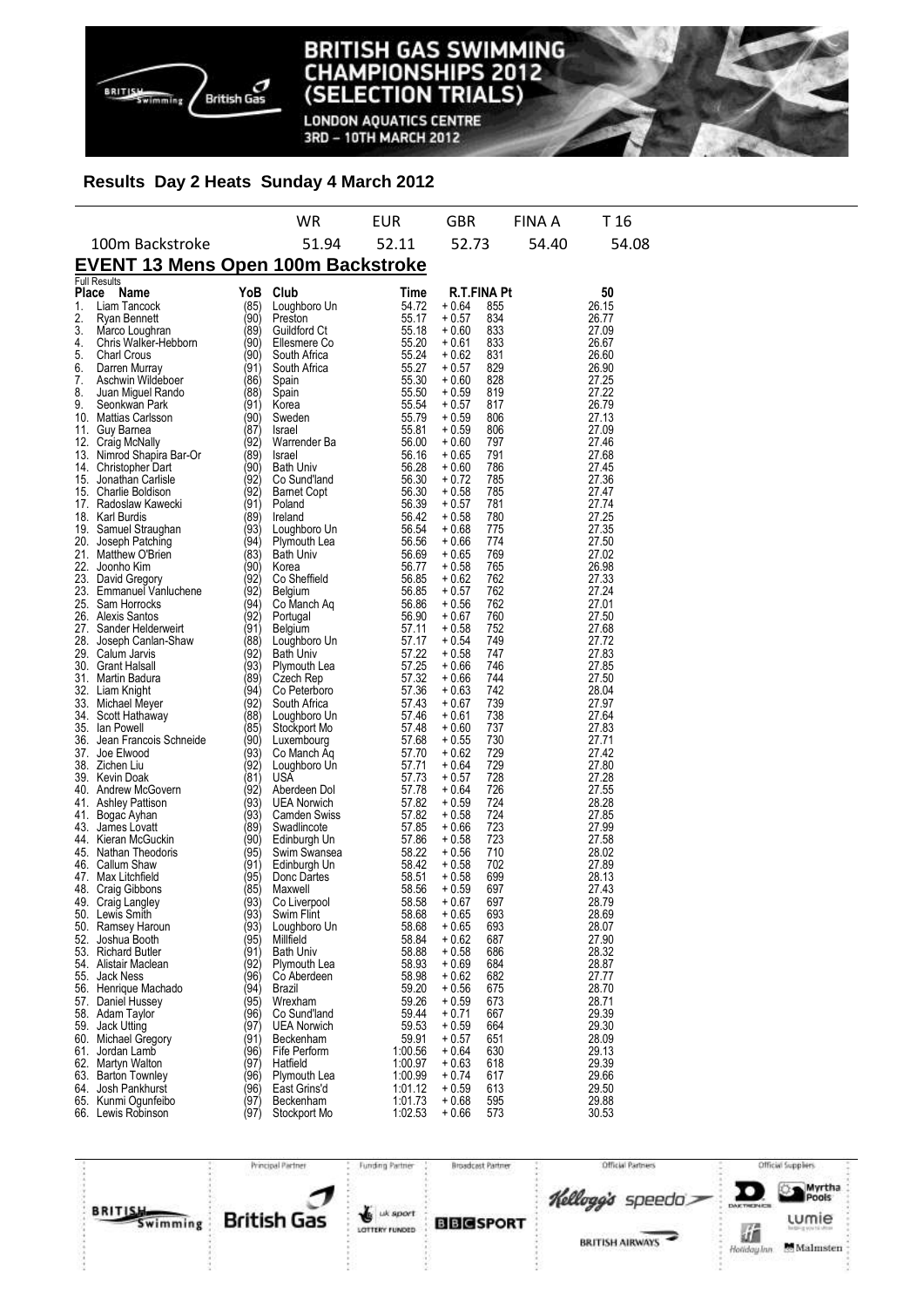

**LONDON AQUATICS CENTRE** 3RD - 10TH MARCH 2012

#### **Results Day 2 Heats Sunday 4 March 2012**

|                | WR. | FR | GBR FINAA T16                           |  |
|----------------|-----|----|-----------------------------------------|--|
| 400m Freestyle |     |    | 3.59.15 3.59.15 4.00.60 4.09.35 4.08.25 |  |

# **EVENT 14 Womens Open 400m Freestyle**

|       | <b>Full Results</b>             |                       |                                   |                           |                       |                       |                       |                       |
|-------|---------------------------------|-----------------------|-----------------------------------|---------------------------|-----------------------|-----------------------|-----------------------|-----------------------|
| Place | Name                            | YoB Club              |                                   | Time                      | R.T.FINA Pt           |                       |                       |                       |
| 1.    | Camille Muffat                  | (89) France           |                                   | 4:04.01<br>$+0.70$        | 941                   |                       |                       |                       |
|       | 50m 28.73<br>28.73              | 100m 59.59<br>30.86   | 150m 1:30.67<br>31.08             | 200m 2:01.81<br>31.14     | 250m 2:32.61<br>30.80 | 300m 3:03.31<br>30.70 | 350m 3:33.67<br>30.36 | 400m 4:04.01<br>30.34 |
| 2.    | Rebecca Adlington               |                       | (89) Nova Cent'n                  | $4:06.75 + 0.75$          | 910                   |                       |                       |                       |
|       | 50m 28.53                       | 100m 58.91            | 150m 1:29.92                      | 200m 2:01.23              | 250m 2:32.71          | 300m 3:04.49          | 350m 3:36.08          | 400m 4:06.75          |
|       | 28.53                           | 30.38                 | 31.01                             | 31.31                     | 31.48                 | 31.78                 | 31.59                 | 30.67                 |
| 3.    | Joanne Jackson                  |                       | (86) Loughboro Un                 | $4:08.12 + 0.71$          | 895                   |                       |                       |                       |
|       | 50m 29.09                       | 100m 1:00.12          | 150m 1:31.45                      | 200m 2:02.83              | 250m 2:34.05          | 300m 3:05.49          | 350m 3:36.87          | 400m 4:08.12          |
|       | 29.09                           | 31.03                 | 31.33                             | 31.38                     | 31.22                 | 31.44                 | 31.38                 | 31.25                 |
| 4.    | Eleanor Faulkner                |                       | (93) Co Sheffield                 | $4:08.39 + 0.73$          | 892                   |                       |                       |                       |
|       | 50m 28.82                       | 100m 1:00.01          | 150m 1:31.54                      | 200m 2:02.93              | 250m 2:34.41          | 300m 3:05.91          | 350m 3:37.60          | 400m 4:08.39          |
|       | 28.82                           | 31.19                 | 31.53                             | 31.39<br>$4:09.32 + 0.77$ | 31.48<br>882          | 31.50                 | 31.69                 | 30.79                 |
| 5.    | Jazmin Carlin<br>50m 29.27      | 100m 1:00.43          | (90) Swansea Perf<br>150m 1:31.97 | 200m 2:03.85              | 250m 2:35.23          | 300m 3:06.68          | 350m 3:38.26          | 400m 4:09.32          |
|       | 29.27                           | 31.16                 | 31.54                             | 31.88                     | 31.38                 | 31.45                 | 31.58                 | 31.06                 |
| 6.    | Lotte Friis                     |                       | (88) Denmark                      | $4:12.73 + 0.77$          | 847                   |                       |                       |                       |
|       | 50m 28.84                       | 100m 59.86            | 150m 1:31.49                      | 200m 2:03.35              | 250m 2:35.63          | 300m 3:08.25          | 350m 3:40.78          | 400m 4:12.73          |
|       | 28.84                           | 31.02                 | 31.63                             | 31.86                     | 32.28                 | 32.62                 | 32.53                 | 31.95                 |
| 7.    | Sasha Matthews                  |                       | (91) Nova Cent'n                  | $4:13.64 + 0.74$          | 838                   |                       |                       |                       |
|       | 50m 29.84                       | 100m 1:01.45          | 150m 1:33.12                      | 200m 2:05.29              | 250m 2:37.24          | 300m 3:09.66          | 350m 3:41.95          | 400m 4:13.64          |
|       | 29.84                           | 31.61                 | 31.67                             | 32.17                     | 31.95                 | 32.42                 | 32.29                 | 31.69                 |
| 8.    | Megan Gilchrist                 |                       | (90) Armadale                     | $4:13.68 + 0.72$          | 837                   |                       |                       |                       |
|       | 50m 30.01<br>30.01              | 100m 1:01.48<br>31.47 | 150m 1:33.36<br>31.88             | 200m 2:05.66<br>32.30     | 250m 2:37.40<br>31.74 | 300m 3:09.46<br>32.06 | 350m 3:41.69<br>32.23 | 400m 4:13.68<br>31.99 |
| 9.    | Lucy Ellis                      |                       | (93) StirlingSwim                 | $4:13.93 + 0.67$          | 835                   |                       |                       |                       |
|       | 50m 29.39                       | 100m 1:01.38          | 150m 1:33.35                      | 200m 2:05.39              | 250m 2:37.14          | 300m 3:09.52          | 350m 3:41.78          | 400m 4:13.93          |
|       | 29.39                           | 31.99                 | 31.97                             | 32.04                     | 31.75                 | 32.38                 | 32.26                 | 32.15                 |
|       | 10. Grainne Murphy              |                       | (93) Ireland                      | $4:14.05 + 0.85$          | 834                   |                       |                       |                       |
|       | 50m 29.38                       | 100m 1:00.71          | 150m 1:32.74                      | 200m 2:04.97              | 250m 2:37.53          | 300m 3:10.03          | 350m 3:42.60          | 400m 4:14.05          |
|       | 29.38                           | 31.33                 | 32.03                             | 32.23                     | 32.56                 | 32.50                 | 32.57                 | 31.45                 |
|       | 11. Hayley Towner               |                       | (92) Bath Univ                    | $4:14.15 + 0.75$          | 833                   |                       |                       |                       |
|       | 50m 29.18                       | 100m 1:00.40          | 150m 1:32.22                      | 200m 2:04.61              | 250m 2:37.14          | 300m 3:09.82          | 350m 3:42.42          | 400m 4:14.15          |
|       | 29.18<br>12. Hannah Miley       | 31.22                 | 31.82<br>(89) Garioch             | 32.39<br>$4:14.44 + 0.70$ | 32.53<br>830          | 32.68                 | 32.60                 | 31.73                 |
|       | 50m 29.30                       | 100m 1:01.01          | 150m 1:32.97                      | 200m 2:05.57              | 250m 2:37.87          | 300m 3:10.63          | 350m 3:42.96          | 400m 4:14.44          |
|       | 29.30                           | 31.71                 | 31.96                             | 32.60                     | 32.30                 | 32.76                 | 32.33                 | 31.48                 |
|       | 13. Jessica Thielmann           |                       | (93) Co Newcastle                 | $4:14.80 + 0.74$          | 826                   |                       |                       |                       |
|       | 50m 28.91                       | 100m 1:00.14          | 150m 1:31.96                      | 200m 2:04.24              | 250m 2:36.73          | 300m 3:09.72          | 350m 3:42.50          | 400m 4:14.80          |
|       | 28.91                           | 31.23                 | 31.82                             | 32.28                     | 32.49                 | 32.99                 | 32.78                 | 32.30                 |
|       | 14. Rachael Williamson          |                       | (95) KingstonHull                 | $4:17.48 + 0.83$          | 801                   |                       |                       |                       |
|       | 50m 29.28                       | 100m 1:00.98          | 150m 1:33.45                      | 200m 2:06.12              | 250m 2:38.76          | 300m 3:11.61          | 350m 3:44.78          | 400m 4:17.48          |
|       | 29.28<br>15. Lucy Charles       | 31.70                 | 32.47<br>(93) Hatfield            | 32.67<br>$4:17.59 + 0.81$ | 32.64<br>800          | 32.85                 | 33.17                 | 32.70                 |
|       | 50m 29.75                       | 100m 1:02.04          | 150m 1:34.52                      | 200m 2:07.26              | 250m 2:40.08          | 300m 3:13.08          | 350m 3:45.79          | 400m 4:17.59          |
|       | 29.75                           | 32.29                 | 32.48                             | 32.74                     | 32.82                 | 33.00                 | 32.71                 | 31.80                 |
|       | 16. Danielle Hall-Jackson       |                       | (94) Co Leeds                     | $4:18.89 + 0.76$          | 788                   |                       |                       |                       |
|       | 50m 29.83                       | 100m 1:01.82          | 150m 1:34.20                      | 200m 2:06.88              | 250m 2:39.48          | 300m 3:12.71          | 350m 3:46.02          | 400m 4:18.89          |
|       | 29.83                           | 31.99                 | 32.38                             | 32.68                     | 32.60                 | 33.23                 | 33.31                 | 32.87                 |
|       | 17. Aisha Thornton              |                       | (91) Loughboro Un                 | $4:19.06 + 0.74$          | 786                   |                       |                       |                       |
|       | 50m 29.47                       | 100m 1:01.95          | 150m 1:34.51                      | 200m 2:07.22              | 250m 2:39.70          | 300m 3:12.90          | 350m 3:46.35          | 400m 4:19.06          |
|       | 29.47<br>18. Cecilie Johanessen | 32.48                 | 32.56<br>(90) Norway              | 32.71<br>$4:19.59 + 0.71$ | 32.48<br>781          | 33.20                 | 33.45                 | 32.71                 |
|       | 50m 29.75                       | 100m 1:02.55          | 150m 1:35.60                      | 200m 2:08.94              | 250m 2:42.14          | 300m 3:15.18          | 350m 3:47.97          | 400m 4:19.59          |
|       | 29.75                           | 32.80                 | 33.05                             | 33.34                     | 33.20                 | 33.04                 | 32.79                 | 31.62                 |
|       | 19. Amelia Maughan              |                       | (96) Bath Univ                    | 4:19.88<br>+ 0.78         | 779                   |                       |                       |                       |
|       | 50m 29.01                       | 100m 1:01.89          | 150m 1:35.40                      | 200m 2:08.61              | 250m 2:42.32          | 300m 3:15.73          | 350m 3:48.07          | 400m 4:19.88          |
|       | 29.01                           | 32.88                 | 33.51                             | 33.21                     | 33.71                 | 33.41                 | 32.34                 | 31.81                 |
|       | 20. Younjeong Seo               | (88) Korea            |                                   | $4:20.18 + 0.71$          | 776                   |                       |                       |                       |
|       | 50m 29.77                       | 100m 1:01.89          | 150m 1:34.72                      | 200m 2:07.70              | 250m 2:41.48          | 300m 3:15.60          | 350m 3:49.02          | 400m 4:20.18          |
|       | 29.77<br>21. Nuala Murphy       | 32.12<br>(89) Ireland | 32.83                             | 32.98<br>$4:20.28 + 0.68$ | 33.78<br>775          | 34.12                 | 33.42                 | 31.16                 |
|       | 50m 29.51                       | 100m 1:01.22          | 150m 1:33.35                      | 200m 2:05.92              | 250m 2:38.86          | 300m 3:12.47          | 350m 3:46.53          | 400m 4:20.28          |
|       | 29.51                           | 31.71                 | 32.13                             | 32.57                     | 32.94                 | 33.61                 | 34.06                 | 33.75                 |
|       | 22. Kristina Neves              |                       | (96) Guernsey                     | $4:20.56 + 0.87$          | 773                   |                       |                       |                       |
|       | 50m 30.06                       | 100m 1:02.43          | 150m 1:35.49                      | 200m 2:08.73              | 250m 2:42.17          | 300m 3:15.70          | 350m 3:48.82          | 400m 4:20.56          |
|       | 30.06                           | 32.37                 | 33.06                             | 33.24                     | 33.44                 | 33.53                 | 33.12                 | 31.74                 |
|       |                                 |                       |                                   |                           |                       |                       |                       |                       |

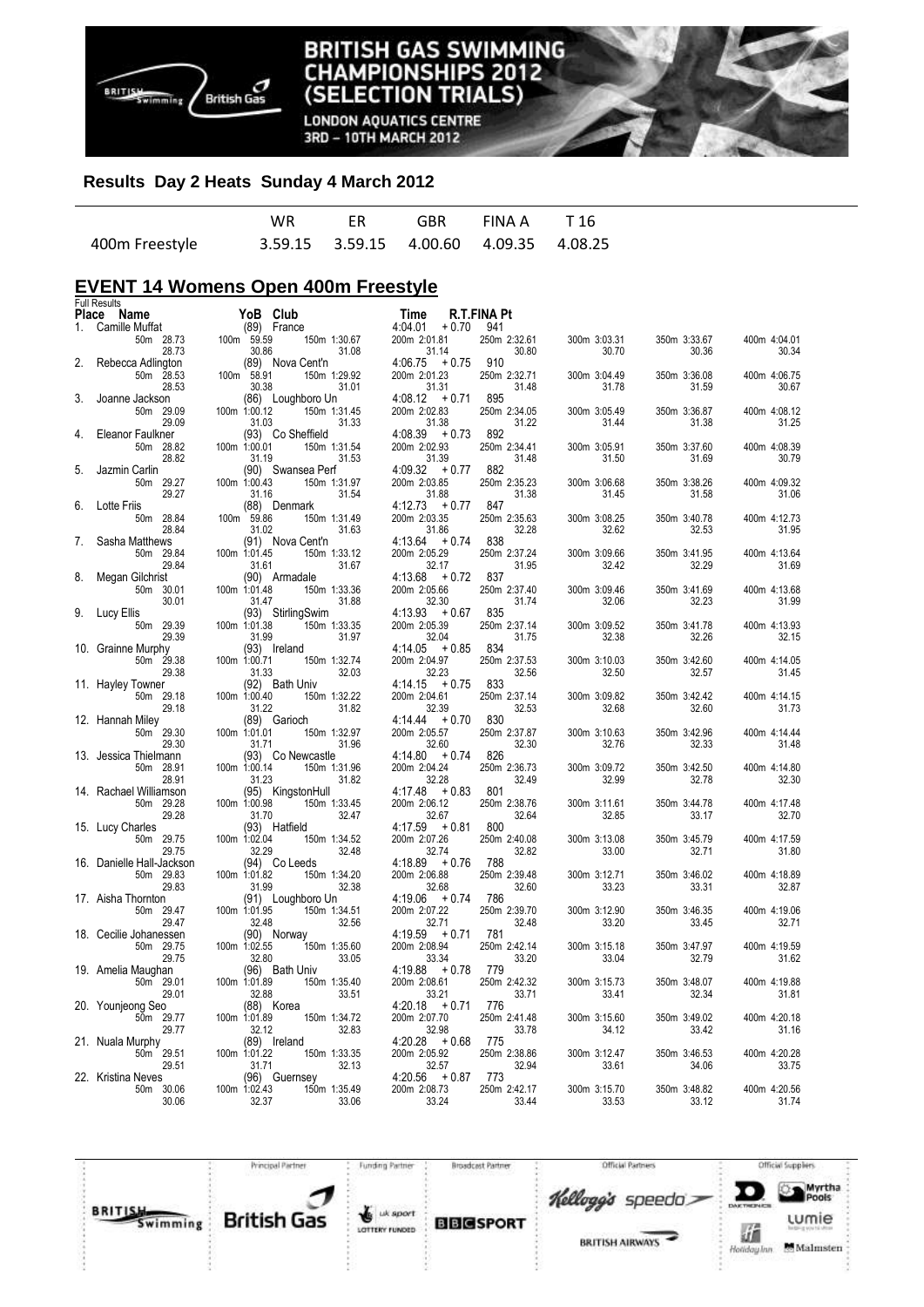

#### **BRITISH GAS SWIMMING IAMPIONSHIPS 2012** CH **(SELECTION TRIALS)**

**LONDON AQUATICS CENTRE** 3RD - 10TH MARCH 2012

# **Results Day 2 Heats Sunday 4 March 2012**

## **EVENT 14 Womens Open 400m Freestyle**

| 23. Anne Bochmann                   | $(93)$ Co Leeds                   |       | $4:20.77 + 0.81$          | 771                   |                       |                       |                       |
|-------------------------------------|-----------------------------------|-------|---------------------------|-----------------------|-----------------------|-----------------------|-----------------------|
| 50m 29.15                           | 100m 1:00.17<br>150m 1:32.47      |       | 200m 2:05.40              | 250m 2:38.99          | 300m 3:13.16          | 350m 3:47.44          | 400m 4:20.77          |
| 29.15                               | 31.02                             | 32.30 | 32.93                     | 33.59                 | 34.17                 | 34.28                 | 33.33                 |
| 24. Mie O Nielsen                   | (96) Denmark                      |       | $4:20.91 + 0.74$          | 770                   |                       |                       |                       |
| 50m 29.49                           | 150m 1:34.70<br>100m 1:01.60      |       | 200m 2:08.13              | 250m 2:41.40          | 300m 3:14.57          | 350m 3:48.11          | 400m 4:20.91          |
| 29.49                               | 32.11                             | 33.10 | 33.43                     | 33.27                 | 33.17                 | 33.54                 | 32.80                 |
| 25. Charlotte Bonnet                | (95) France                       |       | $4:21.03 + 0.69$          | 769                   |                       |                       |                       |
| 50m 27.96                           | 100m 58.68<br>150m 1:30.48        |       | 200m 2:02.99              | 250m 2:37.20          | 300m 3:11.78          | 350m 3:47.01          | 400m 4:21.03          |
| 27.96<br>26. Charlotte Woolliscroft | 30.72<br>(90) Stockport Mo        | 31.80 | 32.51<br>$4:21.61 + 0.83$ | 34.21<br>763          | 34.58                 | 35.23                 | 34.02                 |
| 50m 30.16                           | 100m 1:02.06<br>150m 1:34.50      |       | 200m 2:07.66              | 250m 2:40.69          | 300m 3:14.35          | 350m 3:48.15          | 400m 4:21.61          |
| 30.16                               | 31.90                             | 32.44 | 33.16                     | 33.03                 | 33.66                 | 33.80                 | 33.46                 |
| 27. Nakyeong Han                    | (93) Korea                        |       | $4:21.84 + 0.76$          | 761                   |                       |                       |                       |
| 50m 30.54                           | 100m 1:02.25<br>150m 1:34.80      |       | 200m 2:07.82              | 250m 2:41.47          | 300m 3:15.23          | 350m 3:48.74          | 400m 4:21.84          |
| 30.54                               | 31.71                             | 32.55 | 33.02                     | 33.65                 | 33.76                 | 33.51                 | 33.10                 |
| 28. Wing Yung Tang                  | (92) Hong Kong                    |       | $4:22.10 + 0.66$          | 759                   |                       |                       |                       |
| 50m 30.00                           | 100m 1:02.40<br>150m 1:35.29      |       | 200m 2:08.49              | 250m 2:42.49          | 300m 3:15.95          | 350m 3:49.72          | 400m 4:22.10          |
| 30.00                               | 32.40                             | 32.89 | 33.20                     | 34.00                 | 33.46                 | 33.77                 | 32.38                 |
| 29. Rebecca Murray                  | (97) F.I.R.S.T.                   |       | $4:22.40 + 0.81$          | 757                   |                       |                       |                       |
| 50m 29.70                           | 100m 1:01.97<br>150m 1:35.15      |       | 200m 2:08.62              | 250m 2:42.17          | 300m 3:15.99          | 350m 3:49.64          | 400m 4:22.40          |
| 29.70                               | 32.27                             | 33.18 | 33.47                     | 33.55                 | 33.82                 | 33.65                 | 32.76                 |
| 29. Sian Morgan                     | (94) Co Bradford                  |       | $4:22.40 + 0.79$          | 757                   |                       |                       |                       |
| 50m 30.27                           | 100m 1:02.61<br>150m 1:35.64      |       | 200m 2:08.99              | 250m 2:42.45          | 300m 3:16.42          | 350m 3:49.98          | 400m 4:22.40          |
| 30.27                               | 32.34                             | 33.03 | 33.35                     | 33.46                 | 33.97                 | 33.56                 | 32.42                 |
| 31. Lieke Verouden                  | (90) Netherlands                  |       | $4:22.77 + 0.78$          | 753                   |                       |                       |                       |
| 50m 29.32                           | 100m 1:01.73<br>150m 1:34.95      |       | 200m 2:08.40              | 250m 2:42.01          | 300m 3:16.06          | 350m 3:50.07          | 400m 4:22.77          |
| 29.32                               | 32.41                             | 33.22 | 33.45                     | 33.61                 | 34.05                 | 34.01                 | 32.70                 |
| 32. Fiona Donnelly                  | (95) Nova Cent'n                  |       | $4:23.02 + 0.80$          | 751                   |                       |                       |                       |
| 50m 30.20                           | 100m 1:02.15<br>150m 1:34.74      |       | 200m 2:07.65              | 250m 2:41.05          | 300m 3:14.88          | 350m 3:49.32          | 400m 4:23.02          |
| 30.20                               | 31.95                             | 32.59 | 32.91                     | 33.40                 | 33.83                 | 34.44                 | 33.70                 |
| 33. Lucinda Campbell                | (96) Windsor                      |       | $4:24.36 + 0.61$          | 740                   |                       |                       |                       |
| 50m 28.99                           | 100m 1:01.36<br>150m 1:34.67      |       | 200m 2:08.64              | 250m 2:42.51          | 300m 3:17.03          | 350m 3:51.28          | 400m 4:24.36          |
| 28.99                               | 32.37                             | 33.31 | 33.97                     | 33.87                 | 34.52                 | 34.25                 | 33.08                 |
| 34. Grace Dennis                    | (96) KingstonHull                 |       | $4:24.61 + 0.89$          | 738                   |                       |                       |                       |
| 50m 29.78                           | 100m 1:02.25<br>150m 1:35.40      |       | 200m 2:09.46              | 250m 2:42.95          | 300m 3:17.32          | 350m 3:51.05          | 400m 4:24.61          |
| 29.78                               | 32.47                             | 33.15 | 34.06                     | 33.49                 | 34.37                 | 33.73                 | 33.56                 |
| 35. Chloe Waddell                   | (97) SwimTrafford<br>100m 1:02.35 |       | $4:24.83 + 0.77$          | 736                   |                       |                       |                       |
| 50m 29.54<br>29.54                  | 150m 1:35.45<br>32.81             | 33.10 | 200m 2:09.21<br>33.76     | 250m 2:43.02<br>33.81 | 300m 3:17.44<br>34.42 | 350m 3:51.54<br>34.10 | 400m 4:24.83<br>33.29 |
| 36. Francesca Hay                   | (96) Nova Cent'n                  |       | $4:25.18 + 0.87$          | 733                   |                       |                       |                       |
| 50m 30.60                           | 100m 1:03.27<br>150m 1:36.62      |       | 200m 2:10.31              | 250m 2:44.08          | 300m 3:18.19          | 350m 3:52.09          | 400m 4:25.18          |
| 30.60                               | 32.67                             | 33.35 | 33.69                     | 33.77                 | 34.11                 | 33.90                 | 33.09                 |
| 37. Brearnna Close                  | (97) Co Manch Aq                  |       | $4:25.48 + 0.72$          | 730                   |                       |                       |                       |
| 50m 29.25                           | 100m 1:02.54<br>150m 1:35.98      |       | 200m 2:10.30              | 250m 2:44.10          | 300m 3:18.79          | 350m 3:52.95          | 400m 4:25.48          |
| 29.25                               | 33.29                             | 33.44 | 34.32                     | 33.80                 | 34.69                 | 34.16                 | 32.53                 |
| 38. Victoria Garlick                | (94) Co Manch Aq                  |       | $4:25.60 + 0.81$          | 730                   |                       |                       |                       |
| 50m 29.71                           | 100m 1:02.88<br>150m 1:36.53      |       | 200m 2:10.33              | 250m 2:44.14          | 300m 3:18.25          | 350m 3:52.64          | 400m 4:25.60          |
| 29.71                               | 33.17                             | 33.65 | 33.80                     | 33.81                 | 34.11                 | 34.39                 | 32.96                 |
| 39. Emily Knowles-Jones             | (96) Stockport Mo                 |       | $4:27.75 + 0.70$          | 712                   |                       |                       |                       |
| 50m 29.24                           | 100m 1:01.58<br>150m 1:34.62      |       | 200m 2:08.63              | 250m 2:43.04          | 300m 3:17.79          | 350m 3:53.08          | 400m 4:27.75          |
| 29.24                               | 32.34                             | 33.04 | 34.01                     | 34.41                 | 34.75                 | 35.29                 | 34.67                 |
| 40. Rachel Martin                   | (95) Nova Cent'n                  |       | $4:28.02 + 0.74$          | 710                   |                       |                       |                       |
| 50m 29.81                           | 100m 1:03.14<br>150m 1:36.71      |       | 200m 2:10.87              | 250m 2:45.11          | 300m 3:19.63          | 350m 3:54.28          | 400m 4:28.02          |
| 29.81                               | 33.33                             | 33.57 | 34.16                     | 34.24                 | 34.52                 | 34.65                 | 33.74                 |
| 41. Megan Bowen                     | (97) Dinnaton                     |       | $4:28.33 + 0.74$          | 707                   |                       |                       |                       |
| 50m 29.81                           | 100m 1:02.85<br>150m 1:36.90      |       | 200m 2:11.02              | 250m 2:45.56          | 300m 3:19.96          | 350m 3:54.38          | 400m 4:28.33          |
| 29.81                               | 33.04                             | 34.05 | 34.12                     | 34.54                 | 34.40                 | 34.42                 | 33.95                 |
| 42. Siwan Thomas-Howells            | (97) Swim Swansea                 |       | $4:28.94 + 0.81$          | 703                   |                       |                       |                       |
| 50m 29.73                           | 100m 1:02.39<br>150m 1:35.66      |       | 200m 2:09.39              | 250m 2:43.76          | 300m 3:18.65          | 350m 3:54.31          | 400m 4:28.94          |
| 29.73<br>43. Sophie Hall            | 32.66<br>(98) Gloucester          | 33.27 | 33.73<br>$4:30.65 + 0.70$ | 34.37<br>689          | 34.89                 | 35.66                 | 34.63                 |
| 50m 30.37                           | 150m 1:38.32<br>100m 1:03.76      |       | 200m 2:13.35              | 250m 2:48.33          | 300m 3:23.43          | 350m 3:57.99          | 400m 4:30.65          |
| 30.37                               | 33.39                             | 34.56 | 35.03                     | 34.98                 | 35.10                 | 34.56                 | 32.66                 |
| 44. Emma Burns                      | (98) Bolton Metro                 |       | $4:30.97 + 0.81$          | 687                   |                       |                       |                       |
| 50m 31.41                           | 100m 1:04.99<br>150m 1:39.40      |       | 200m 2:14.11              | 250m 2:48.27          | 300m 3:23.52          | 350m 3:57.72          | 400m 4:30.97          |
| 31.41                               | 33.58                             | 34.41 |                           | 34.16                 | 35.25                 | 34.20                 | 33.25                 |
| 45. Rosie Rudin                     | (98) Nova Cent'n                  |       | $34.71$<br>4:31.58 + 0.77 | 682                   |                       |                       |                       |
| 50m 31.23                           | 100m 1:04.43<br>150m 1:38.72      |       | 200m 2:13.29              | 250m 2:47.99          | 300m 3:22.95          | 350m 3:57.59          | 400m 4:31.58          |
| 31.23                               | 33.20                             | 34.29 | 34.57                     | 34.70                 | 34.96                 | 34.64                 | 33.99                 |
| 46. Elisha McCrory                  | (97) Derwentside                  |       | $4:31.88 + 0.81$          | 680                   |                       |                       |                       |
| 50m 29.67                           | 100m 1:02.85<br>150m 1:37.28      |       | 200m 2:12.23              | 250m 2:47.10          | 300m 3:22.79          | 350m 3:58.34          | 400m 4:31.88          |
| 29.67                               | 33.18                             | 34.43 | 34.95                     | 34.87                 | 35.69                 | 35.55                 | 33.54                 |
|                                     |                                   |       |                           |                       |                       |                       |                       |

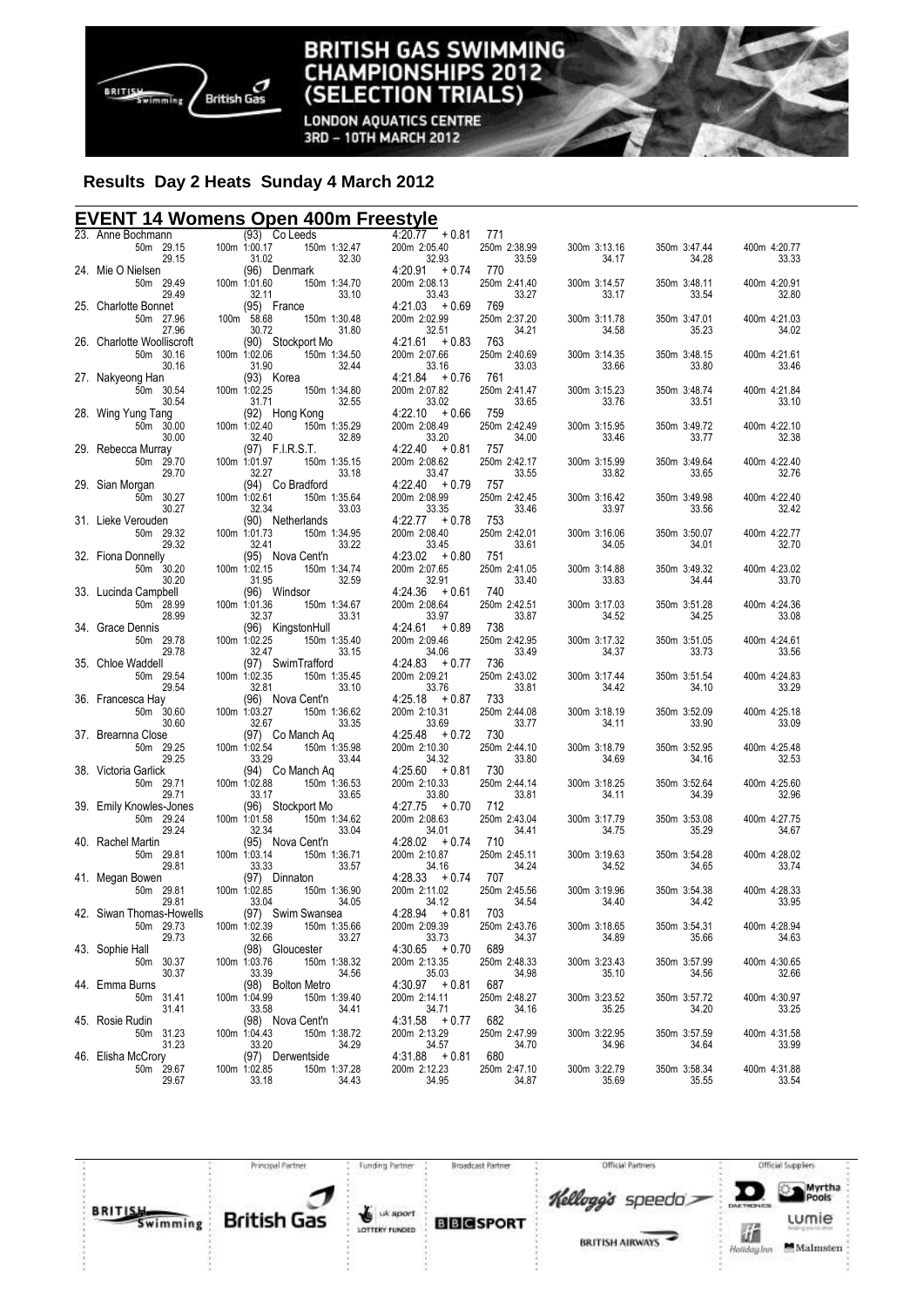

**LONDON AQUATICS CENTRE** 3RD - 10TH MARCH 2012

# **Results Day 2 Heats Sunday 4 March 2012**

## **EVENT 14 Womens Open 400m Freestyle**

| 47. Georgia Darwent    | (98)<br>Newburn                                | 4:32.19<br>678<br>$+0.74$    |              |              |              |
|------------------------|------------------------------------------------|------------------------------|--------------|--------------|--------------|
| 50m 30.71              | 1:04.33<br>150m 1:38.91<br>100m                | 250m 2:48.56<br>200m 2:13.81 | 300m 3:23.61 | 350m 3:58.53 | 400m 4:32.19 |
| 30.71                  | 34.58<br>33.62                                 | 34.90<br>34.75               | 35.05        | 34.92        | 33.66        |
| 48. Sarah Correa       | (92) Brazil                                    | $4:32.65 + 0.79$<br>674      |              |              |              |
| 50m 30.80              | 1:38.48<br>1:04.18<br>150 <sub>m</sub><br>100m | 200m 2:12.95<br>250m 2:47.62 | 300m 3:22.50 | 350m 3:57.47 | 400m 4:32.65 |
| 30.80                  | 33.38<br>34.30                                 | 34.47<br>34.67               | 34.88        | 34.97        | 35.18        |
| 49. Marcella Aris      | (95) St Felix Sch                              | 664<br>$4:34.11 + 0.78$      |              |              |              |
| 50m 30.36              | 150m 1:38.45<br>1:03.97<br>100m                | 200m 2:13.70<br>250m 2:48.94 | 300m 3:24.41 | 350m 3:59.85 | 400m 4:34.11 |
| 30.36                  | 34.48<br>33.61                                 | 35.25<br>35.24               | 35.47        | 35.44        | 34.26        |
| 50. Nicola Pasquire    | Modernians<br>(98)                             | $4:34.16 + 0.79$<br>663      |              |              |              |
| 50m 30.65              | 1:39.90<br>1:04.83<br>150 <sub>m</sub><br>100m | 250m 2:49.89<br>200m 2:15.06 | 300m 3:25.14 | 350m 4:00.19 | 400m 4:34.16 |
| 30.65                  | 35.07<br>34.18                                 | 35.16<br>34.83               | 35.25        | 35.05        | 33.97        |
| 51. Veronika Kolnikova | Czech Rep<br>(90)                              | $4:34.57 + 0.82$<br>660      |              |              |              |
| 50m 30.49              | 1:04.21<br>1:39.16<br>150 <sub>m</sub><br>100m | 200m 2:14.21<br>250m 2:49.48 | 300m 3:24.69 | 350m 4:00.12 | 400m 4:34.57 |
| 30.49                  | 34.95<br>33.72                                 | 35.05<br>35.27               | 35.21        | 35.43        | 34.45        |
| 52. Jennifer King      | N Ayrshire<br>(98)                             | $4:35.47 + 0.87$<br>654      |              |              |              |
| 50m 30.63              | 1:04.44<br>150m 1:39.48<br>100m                | 200m 2:15.13<br>250m 2:50.32 | 300m 3:26.21 | 350m 4:01.48 | 400m 4:35.47 |
| 30.63                  | 33.81<br>35.04                                 | 35.65<br>35.19               | 35.89        | 35.27        | 33.99        |

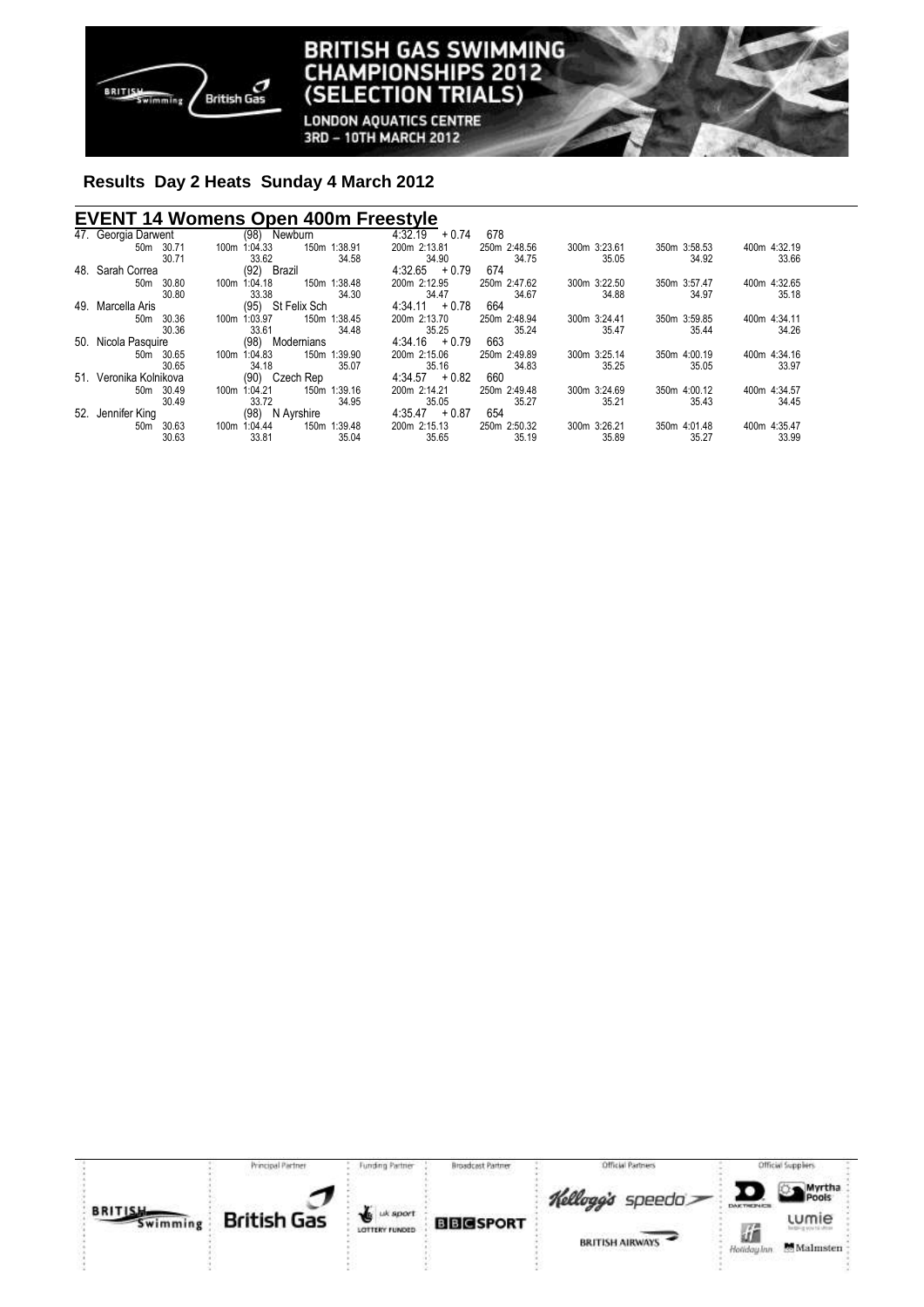

**LONDON AQUATICS CENTRE** 3RD - 10TH MARCH 2012

## **Results Day 2 Heats Sunday 4 March 2012**

# **EVENT 15 Mens MC 100m Backstroke**  Multi-Disability by British Disability Points

| Place | <b>MULL-DISAMILLY DY DHUSH DISAMILLY FULLIS</b><br>Name | YoB  | Club               | Cat. | Time    |         | <b>R.T.BDPoints</b> | 50    |
|-------|---------------------------------------------------------|------|--------------------|------|---------|---------|---------------------|-------|
| 1.    | Jonathan Fox                                            | (91) | Newquay            | 7    | 1:11.66 | $+0.72$ | 1012                | 33.86 |
| 2.    | Aaron Moores                                            | (94) | Trowbridge         | 14   | 1:05.74 | $+0.63$ | 914                 | 31.98 |
| 3.    | James Crisp                                             | (82) | Co Sheffield       | 9    | 1:04.03 | $+0.73$ | 901                 | 30.93 |
| 4.    | Craig Rodgie                                            | (89) | Edinburgh Un       | 14   | 1:06.86 | $+0.64$ | 869                 | 31.96 |
| 5.    | Benjamin Procter                                        | (90) | Newquay            | 14   | 1:07.15 | $+0.70$ | 858                 | 32.10 |
| 6.    | Morgyn Peters                                           | (96) | Millfield          | 9    | 1:06.19 | $+0.66$ | 816                 | 31.37 |
| 7.    | Thomas Young                                            | (91) | Co Manch Aq        | 8    | 1:09.35 | $+0.66$ | 811                 | 34.35 |
| 8.    | Jack Thomas                                             | (95) | Swansea Perf       | 14   | 1:08.53 | $+0.73$ | 807                 | 33.18 |
| 8.    | Sean Fraser                                             | (90) | Warrender Ba       | 8    | 1:09.46 | $+0.63$ | 807                 | 33.92 |
| 10.   | David Hill                                              | (89) | <b>Bath Univ</b>   | 9    | 1:07.57 | $+0.69$ | 767                 | 31.35 |
| 11.   | James Hollis                                            | (94) | Epping For't       | 10   | 1:07.79 | $+0.73$ | 713                 | 32.48 |
| 12.   | Andrew Zawadzki                                         | (93) | Nova Cent'n        | 14   | 1:11.59 | $+0.83$ | 708                 | 34.78 |
| 13.   | Jason Ridgley                                           | (93) | Thurso             | 10   | 1:08.16 | $+0.57$ | 701                 | 31.97 |
| 14.   | Mark Chard                                              | (95) | <b>UEA Norwich</b> | 14   | 1:12.29 | + 0.75  | 687                 | 34.64 |
| 15.   | Craig Harris                                            | (99) | Swindon Dolp       | 14   | 1:12.83 | $+0.73$ | 672                 | 35.15 |
| 16.   | Sam Bradley                                             | (93) | Team Luton         | 7    | 1:22.56 | $+0.69$ | 662                 | 40.05 |
| 17.   | Ryan Crouch                                             | (94) | teamipswich        | 10   | 1:09.68 | $+0.69$ | 656                 | 33.59 |
|       | 18. Robert Dalgleish                                    | (95) | Livingston         | 10   | 1:09.84 | + 0.70  | 652                 | 33.42 |
| 19.   | Jack Bridge                                             | (94) | Preston            | 10   | 1:10.38 | $+0.67$ | 637                 | 34.08 |
|       | 20. Andrew Gould                                        | (95) | Sheffield C        | 10   | 1:11.05 | $+0.77$ | 619                 | 33.41 |
| 21.   | Joseph Schenk                                           | (94) | Newquay            | 14   | 1:15.40 | $+0.69$ | 606                 | 36.99 |
| 22.   | Scott Quin                                              | (90) | Warrender Ba       | 14   | 1:15.84 | $+0.60$ | 595                 | 36.48 |
| 23.   | <b>Matthew Wylie</b>                                    | (96) | Co Sund'land       | 9    | 1:16.48 | $+0.81$ | 529                 | 37.59 |
|       | 24. Thomas Hempenstall                                  | (91) | Co St Albans       | 14   | 1:19.11 | $+0.82$ | 525                 | 38.55 |
| 25.   | James Pout                                              | (96) | Co Liverpool       | 8    | 1:20.43 | $+0.77$ | 520                 | 39.64 |
| 26.   | <b>Grant Taylor</b>                                     | (94) | Cockermouth        | 8    | 1:20.46 | $+0.80$ | 519                 | 38.23 |
| 27.   | Michael Jones                                           | (94) | <b>Kelly Coll</b>  | 8    | 1:21.50 | + 0.90  | 500                 | 38.93 |
| 28.   | <b>Christopher Currie</b>                               | (94) | Co Oxford          | 14   | 1:21.00 | + 0.49  | 489                 | 40.10 |